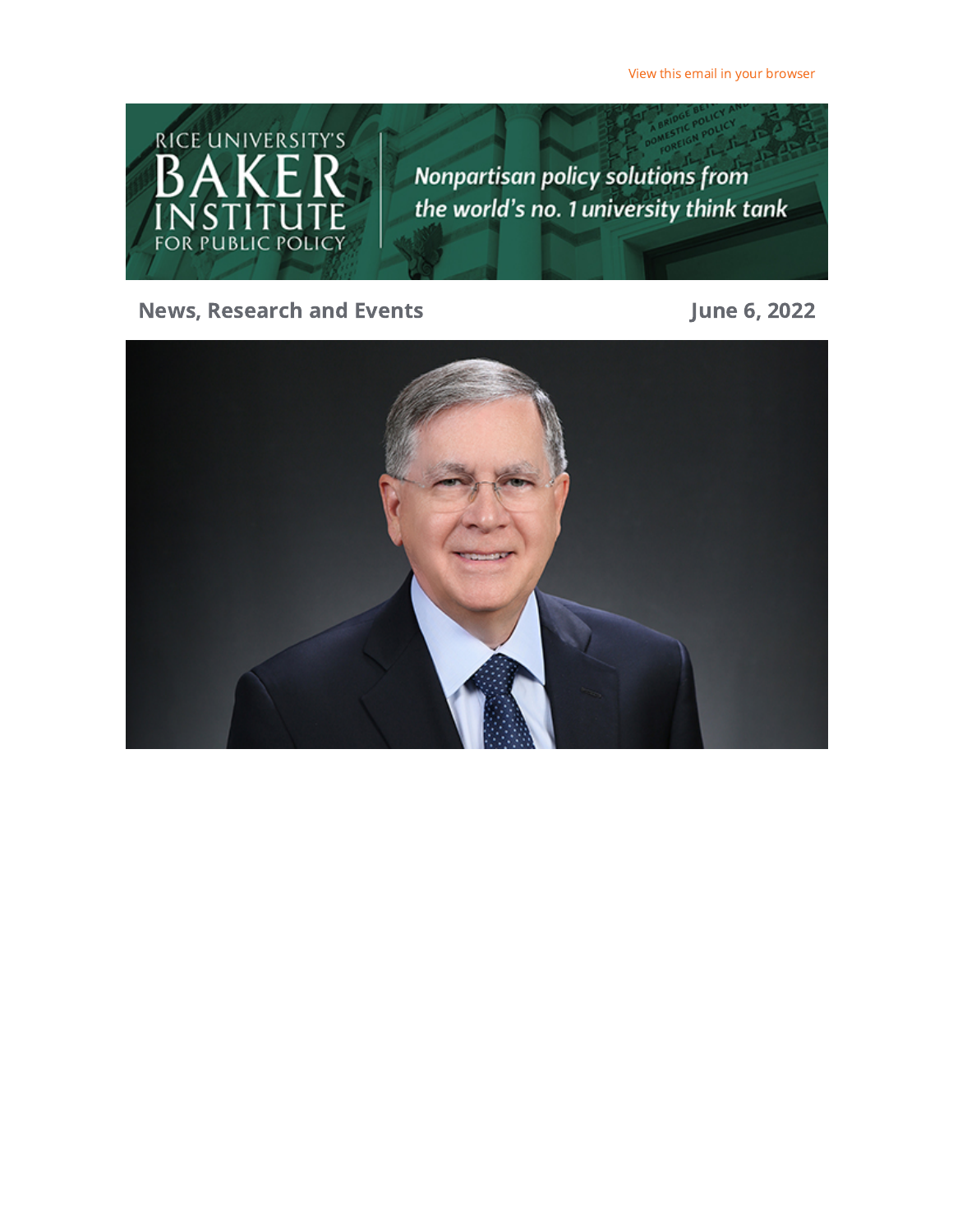# Leading U.S. diplomat David Satterfield named director of Baker Institute

Ambassador David M. [Satterfield,](https://riceconnect.rice.edu/page.redir?target=https%3a%2f%2fwww.state.gov%2fbiographies%2fdavid-m-satterfield%2f&srcid=286864&srctid=1&erid=bd7adc62-517e-489b-bcbc-d5ffd36e8e78&trid=bd7adc62-517e-489b-bcbc-d5ffd36e8e78) who has over four decades of diplomatic service and policy and management leadership experience in the United States and overseas in the Near East and Europe, will succeed [Ambassador](https://riceconnect.rice.edu/page.redir?target=https%3a%2f%2fwww.bakerinstitute.org%2fexperts%2fedward-p-djerejian%2f&srcid=286864&srctid=1&erid=bd7adc62-517e-489b-bcbc-d5ffd36e8e78&trid=bd7adc62-517e-489b-bcbc-d5ffd36e8e78) Edward P. Djerejian as director of the Baker Institute in July. Satterfield has served as assistant secretary of state, National Security Council staff director and as ambassador to Lebanon and Turkey and chargé d'affaires in Iraq and Egypt.

"I am honored to have the opportunity to maintain and build upon the extraordinary accomplishments of Secretary Baker and Ambassador Djerejian in establishing and leading Rice University's Baker Institute for Public Policy for the past three decades," Satterfield said in a news [release](https://riceconnect.rice.edu/page.redir?target=https%3a%2f%2fnews.rice.edu%2fnews%2f2022%2fleading-us-diplomat-david-satterfield-named-director-rices-baker-institute&srcid=286864&srctid=1&erid=bd7adc62-517e-489b-bcbc-d5ffd36e8e78&trid=bd7adc62-517e-489b-bcbc-d5ffd36e8e78) announcing his appointment. "The institute is rightly regarded as the top university-affiliated think tank in the world. I look forward to continuing the commitment to data-driven, nonpartisan research and policy recommendations for decision-makers in areas of critical importance to United States domestic and foreign interests."

Ambassador Djerejian, who led the Baker Institute to global prominence over his 28 years as director, is set to retire at the end of June. "I could not be more delighted with my successor as director of the Baker Institute," Djerejian said. "No one is better prepared than Ambassador David Satterfield to take on the institute's reins. He brings a most distinguished Foreign Service career, outstanding substantive and management skills as well as his extensive experience in policy formulation. His unique combination of skills along with his great foresight will make Ambassador Satterfield a remarkable Baker Institute director."

"I am especially pleased that David M. Satterfield has agreed to accept the position as director," said former Secretary of State James A. [Baker,](https://riceconnect.rice.edu/page.redir?target=https%3a%2f%2fwww.bakerinstitute.org%2fexperts%2fjames-baker-iii%2f&srcid=286864&srctid=1&erid=bd7adc62-517e-489b-bcbc-d5ffd36e8e78&trid=bd7adc62-517e-489b-bcbc-d5ffd36e8e78) III, the honorary chair and namesake of the Baker Institute. "Ambassador Satterfield is a clear-eyed, indefatigable and serious diplomat with a well-earned reputation of being able to find workable ways forward in difficult situations. Above all, he is particularly wellsuited to accomplish the institute's goal of being a bridge between the world of ideas and the world of action."

Rice President David [Leebron](https://riceconnect.rice.edu/page.redir?target=https%3a%2f%2fpresident.rice.edu%2fpresidents-office%2fbio&srcid=286864&srctid=1&erid=bd7adc62-517e-489b-bcbc-d5ffd36e8e78&trid=bd7adc62-517e-489b-bcbc-d5ffd36e8e78) said that Rice and the Baker Institute "are extraordinarily fortunate to have recruited a leader with the experience, intellect and global reputation and policy skills of Ambassador Satterfield. I am confident David will continue Ed's remarkable leadership in growing the impact, breadth and excellence of one of the foremost jewels of Rice."

Learn more about Satterfield's extensive policy experience and read the full remarks from Ambassador Djerejian, Secretary Baker and President Leebron [here](https://riceconnect.rice.edu/page.redir?target=https%3a%2f%2fnews.rice.edu%2fnews%2f2022%2fleading-us-diplomat-david-satterfield-named-director-rices-baker-institute&srcid=286864&srctid=1&erid=bd7adc62-517e-489b-bcbc-d5ffd36e8e78&trid=bd7adc62-517e-489b-bcbc-d5ffd36e8e78).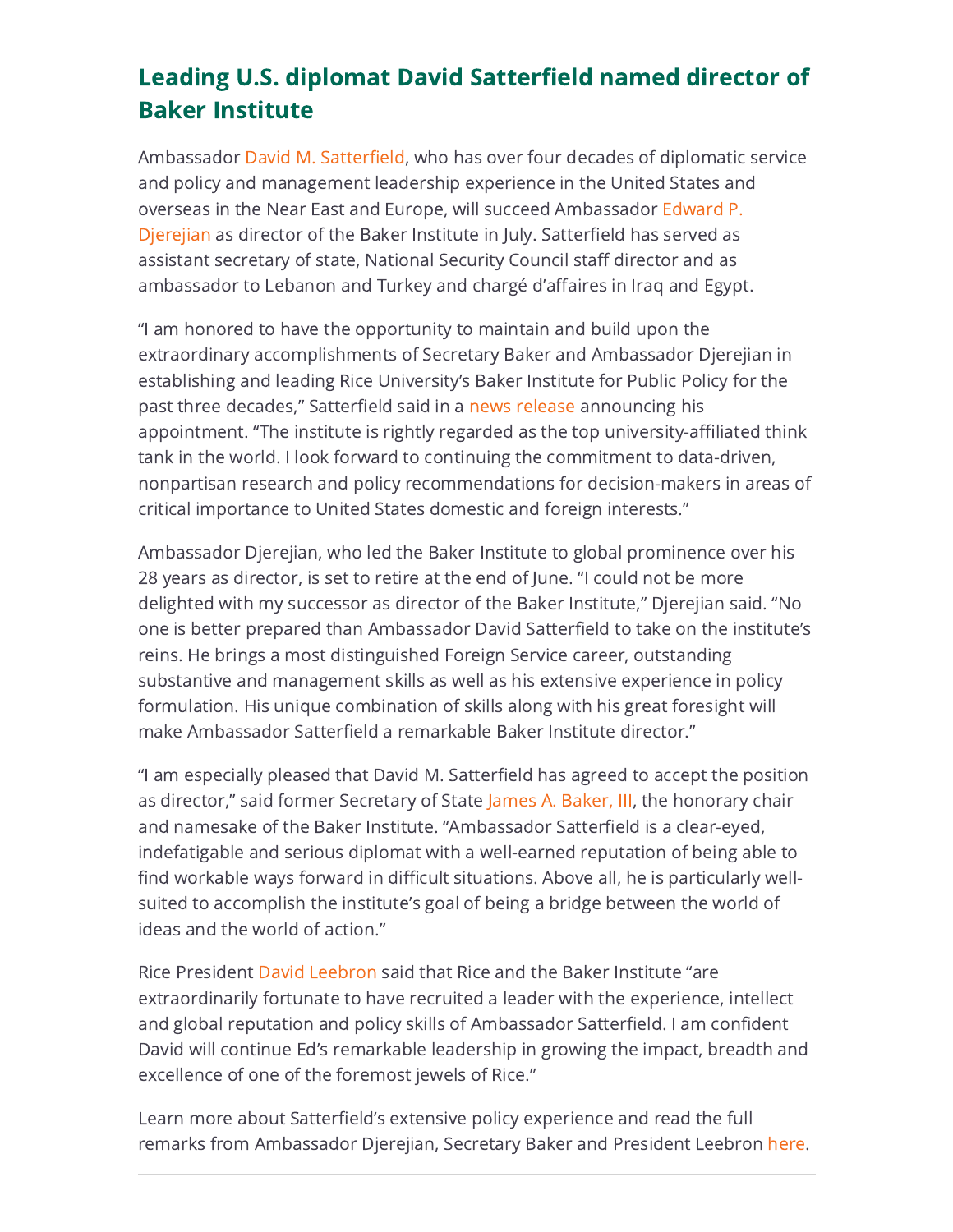## Appointments and honors



### Ambassador Edward P. Djerejian named Senior Fellow at Harvard Kennedy School's Middle East Initiative

Ambassador Edward [Djerejian](https://riceconnect.rice.edu/page.redir?target=https%3a%2f%2fwww.bakerinstitute.org%2fexperts%2fedward-p-djerejian%2f&srcid=286864&srctid=1&erid=bd7adc62-517e-489b-bcbc-d5ffd36e8e78&trid=bd7adc62-517e-489b-bcbc-d5ffd36e8e78) will join the Middle East [Initiative](https://riceconnect.rice.edu/page.redir?target=https%3a%2f%2fwww.belfercenter.org%2fproject%2fmiddle-east-initiative&srcid=286864&srctid=1&erid=bd7adc62-517e-489b-bcbc-d5ffd36e8e78&trid=bd7adc62-517e-489b-bcbc-d5ffd36e8e78) at Harvard Kennedy School's Belfer Center for Science and [International](https://riceconnect.rice.edu/page.redir?target=https%3a%2f%2fwww.belfercenter.org%2f&srcid=286864&srctid=1&erid=bd7adc62-517e-489b-bcbc-d5ffd36e8e78&trid=bd7adc62-517e-489b-bcbc-d5ffd36e8e78) Affairs as a senior fellow this fall, following his retirement from the Baker Institute in June. He will share with students his experience in the Middle East, reflect on important lessons learned during his diplomatic career and explore options for resolving seemingly intractable conflicts in the region and beyond. "I am honored ... [and] look forward with great anticipation to engaging with Harvard students, fellows and faculty to study and address the key issues the broader Middle East region faces, and to also draw on my Foreign Service career to provide impactful policy options for decision-makers in the conduct of United States diplomacy," Ambassador Djerejian said. Read more in Harvard's [announcement.](https://riceconnect.rice.edu/page.redir?target=https%3a%2f%2fview.comms.hks.harvard.edu%2f%3fqs%3dd0993577f0defa64534569c9f073b9ad583d7ba3063b52236257d08509ca9c47e5289bf28f02e127ba140ccf3c329d63bf6e54a69873263a6e8fd2d32427634c30a516915e4f06d897a4ad7edb770cf1&srcid=286864&srctid=1&erid=bd7adc62-517e-489b-bcbc-d5ffd36e8e78&trid=bd7adc62-517e-489b-bcbc-d5ffd36e8e78)



### Dr. Huda Zoghbi shares prestigious 2022 Kavli Prize in **Neuroscience**

Dr. Huda [Zoghbi](https://riceconnect.rice.edu/page.redir?target=https%3a%2f%2fwww.bcm.edu%2fpeople-search%2fhuda-zoghbi-33774&srcid=286864&srctid=1&erid=bd7adc62-517e-489b-bcbc-d5ffd36e8e78&trid=bd7adc62-517e-489b-bcbc-d5ffd36e8e78), a member of the Baker Institute Board of Advisors and Rice Board of Trustees, is a co-recipient of the 2022 Kavli Prize in Neuroscience, a prestigious million-dollar award recognizing scientific breakthroughs. Presented every two years by the Norwegian Academy of Science and Letters, the prize was awarded to Zoghbi "for pioneering the discovery of genes underlying a range of serious brain disorders." Zoghbi — who is a professor of pediatrics, neurology, neuroscience, and molecular and human genetics at Baylor College of Medicine, an investigator with the Howard Hughes Medical Institute and founding director of the Jan and Dan Duncan Neurological Research Institute at Texas Children's Hospital was also recognized for her work on Rett syndrome and spinocerebellar ataxia type 1. Read more about the prize and Zoghbi's work [here.](https://riceconnect.rice.edu/page.redir?target=https%3a%2f%2fnews.rice.edu%2fnews%2f2022%2fzoghbi-shares-prestigious-2022-kavli-prize-neuroscience&srcid=286864&srctid=1&erid=bd7adc62-517e-489b-bcbc-d5ffd36e8e78&trid=bd7adc62-517e-489b-bcbc-d5ffd36e8e78)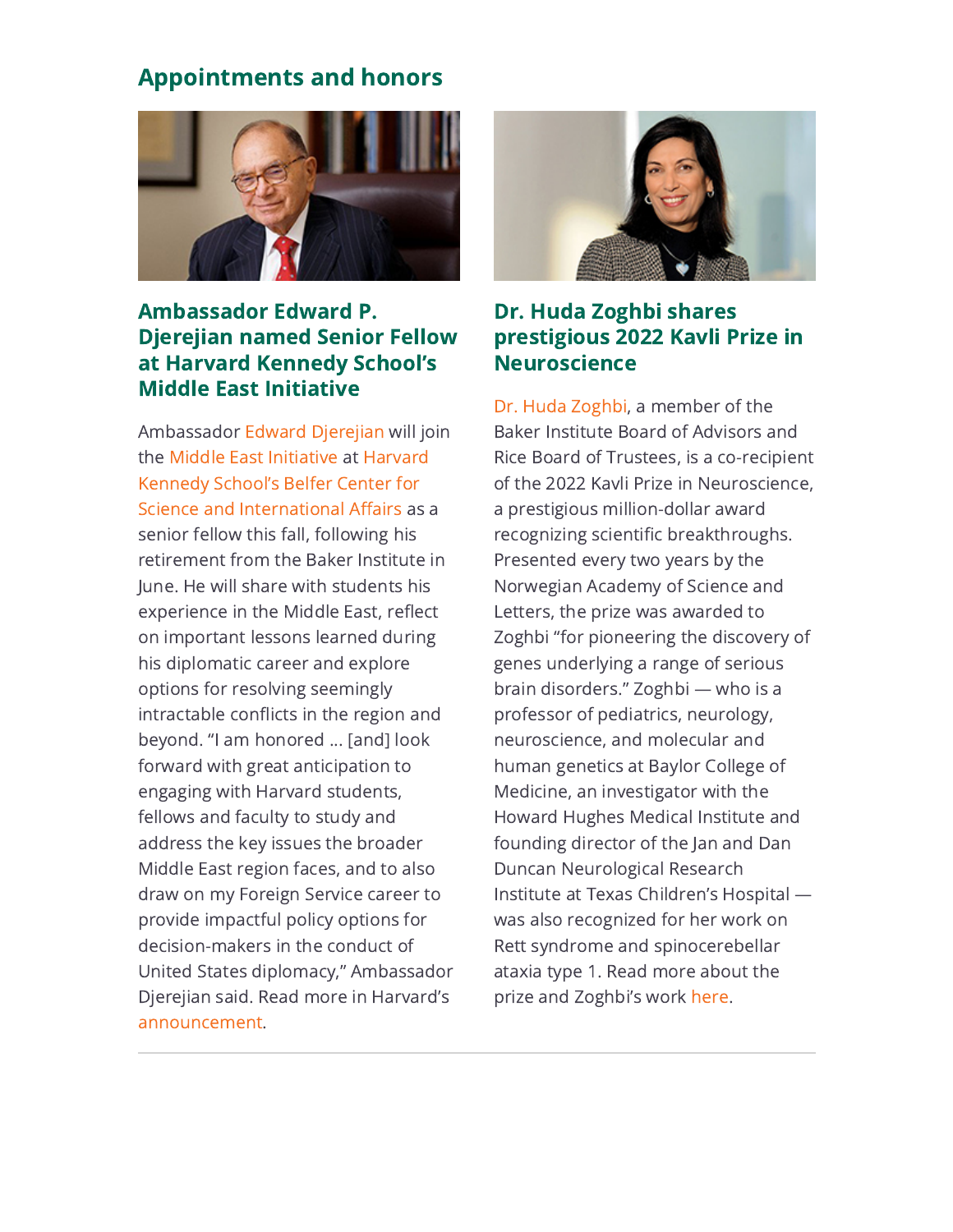"Voters take high gas prices out on the president and his party, [but] what Americans pay is based on trade and investment decisions by thousands of players all over the world."

> Jim [Krane](https://riceconnect.rice.edu/page.redir?target=https%3a%2f%2fwww.bakerinstitute.org%2fexperts%2fjim-krane%2f&srcid=286864&srctid=1&erid=bd7adc62-517e-489b-bcbc-d5ffd36e8e78&trid=bd7adc62-517e-489b-bcbc-d5ffd36e8e78), Wallace S. Wilson Fellow for Energy Studies, in Al [Jazeera](https://riceconnect.rice.edu/page.redir?target=https%3a%2f%2fwww.aljazeera.com%2feconomy%2f2022%2f5%2f27%2fdespite-record-petrol-prices-americans-are-hitting-the-road&srcid=286864&srctid=1&erid=bd7adc62-517e-489b-bcbc-d5ffd36e8e78&trid=bd7adc62-517e-489b-bcbc-d5ffd36e8e78)

#### Latest research





The future of security relations in the [Americas.](https://riceconnect.rice.edu/page.redir?target=https%3a%2f%2fwww.bakerinstitute.org%2ffiles%2f18369%2f&srcid=286864&srctid=1&erid=bd7adc62-517e-489b-bcbc-d5ffd36e8e78&trid=bd7adc62-517e-489b-bcbc-d5ffd36e8e78) The role of the U.S. in regional security alliances is shifting, writes nonresident scholar [Richard](https://riceconnect.rice.edu/page.redir?target=https%3a%2f%2fwww.bakerinstitute.org%2fexperts%2frichard-j-kilroy-jr%2f&srcid=286864&srctid=1&erid=bd7adc62-517e-489b-bcbc-d5ffd36e8e78&trid=bd7adc62-517e-489b-bcbc-d5ffd36e8e78) J. Kilroy Jr. With the Summit of the Americas underway, his new paper assesses four possible future scenarios and offers recommendations for a reimagined Organization of American States. Read it [here](https://riceconnect.rice.edu/page.redir?target=https%3a%2f%2fwww.bakerinstitute.org%2ffiles%2f18369%2f&srcid=286864&srctid=1&erid=bd7adc62-517e-489b-bcbc-d5ffd36e8e78&trid=bd7adc62-517e-489b-bcbc-d5ffd36e8e78).

How power contract [transparency](https://riceconnect.rice.edu/page.redir?target=https%3a%2f%2fblog.bakerinstitute.org%2f2022%2f06%2f01%2fhow-power-contract-transparency-can-help-fight-poverty-and-climate-change%2f&srcid=286864&srctid=1&erid=bd7adc62-517e-489b-bcbc-d5ffd36e8e78&trid=bd7adc62-517e-489b-bcbc-d5ffd36e8e78) can help fight poverty and climate change. Energy for Growth Hub's Rushaiya [Ibrahim-Tanko](https://riceconnect.rice.edu/page.redir?target=https%3a%2f%2fwww.energyforgrowth.org%2fus%2frushaiya-ibrahim-tanko%2f%23scrollbackhere&srcid=286864&srctid=1&erid=bd7adc62-517e-489b-bcbc-d5ffd36e8e78&trid=bd7adc62-517e-489b-bcbc-d5ffd36e8e78) and the Center for Energy Studies' Todd [Moss](https://riceconnect.rice.edu/page.redir?target=https%3a%2f%2fwww.bakerinstitute.org%2fexperts%2ftodd-moss%2f&srcid=286864&srctid=1&erid=bd7adc62-517e-489b-bcbc-d5ffd36e8e78&trid=bd7adc62-517e-489b-bcbc-d5ffd36e8e78) explain that creating a global norm for power purchase agreement transparency is a zerocost way to address two global crises — climate change and energy poverty. Read their blog post [here](https://riceconnect.rice.edu/page.redir?target=https%3a%2f%2fblog.bakerinstitute.org%2f2022%2f06%2f01%2fhow-power-contract-transparency-can-help-fight-poverty-and-climate-change%2f&srcid=286864&srctid=1&erid=bd7adc62-517e-489b-bcbc-d5ffd36e8e78&trid=bd7adc62-517e-489b-bcbc-d5ffd36e8e78).



Emir's funeral becomes Biden's [hoped-for](https://riceconnect.rice.edu/page.redir?target=https%3a%2f%2fresponsiblestatecraft.org%2f2022%2f05%2f17%2femirs-funeral-becomes-bidens-hoped-for-reset-with-uae%2f&srcid=286864&srctid=1&erid=bd7adc62-517e-489b-bcbc-d5ffd36e8e78&trid=bd7adc62-517e-489b-bcbc-d5ffd36e8e78) reset with UAE. The high-level U.S. delegation sent to Abu Dhabi following the death of Sheikh Khalifa, the president of the UAE, reveals the Biden administration's desire to improve tenuous ties between the U.S. and the Emirates, writes nonresident fellow [Annelle](https://riceconnect.rice.edu/page.redir?target=https%3a%2f%2fwww.bakerinstitute.org%2fexperts%2fannelle-sheline%2f&srcid=286864&srctid=1&erid=bd7adc62-517e-489b-bcbc-d5ffd36e8e78&trid=bd7adc62-517e-489b-bcbc-d5ffd36e8e78) Sheline. Read her article in [Responsible](https://riceconnect.rice.edu/page.redir?target=https%3a%2f%2fresponsiblestatecraft.org%2f2022%2f05%2f17%2femirs-funeral-becomes-bidens-hoped-for-reset-with-uae%2f&srcid=286864&srctid=1&erid=bd7adc62-517e-489b-bcbc-d5ffd36e8e78&trid=bd7adc62-517e-489b-bcbc-d5ffd36e8e78) Statecraft.